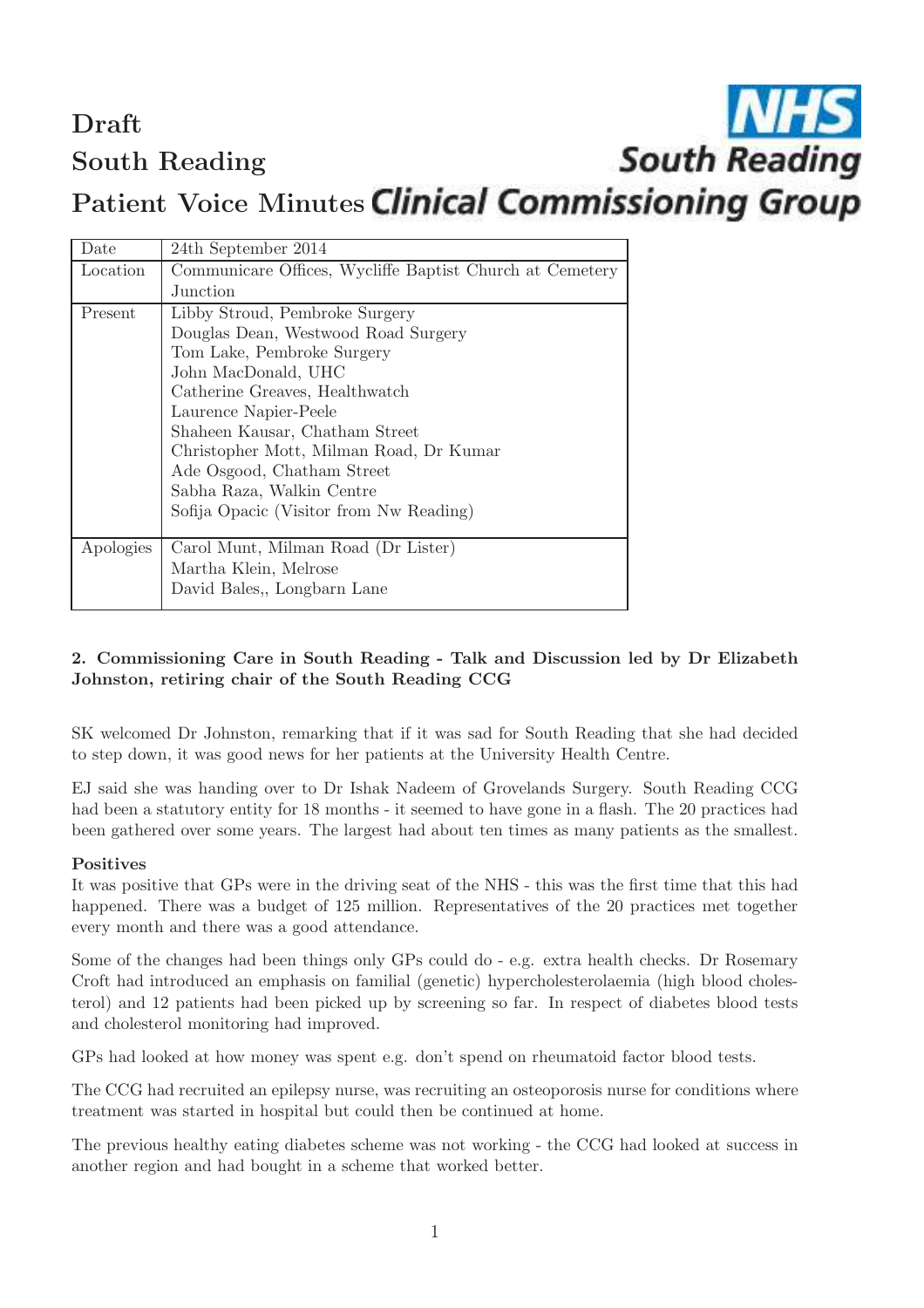Patients could spend less time in hospital. For cellulitis the first dose of antibiotics could be given in hospital and the rest at home. There were now virtual clinics for diabetes where the GP sat with the consultants to make recommendations for patients. There were dermatology clinics in different venues.

The Royal Berkshire Hospital (RBH) was moving to a 7-day a week service for X-rays and Saturdays would have cover at the Bracknell site. There were more specialist nurses in the community for COPD (lung/breathing problems) and for heart failure so that patients did not have to attend hospital so frequently. The specialist nurses liased with the hospital.

#### Challenges

In primary care, 75% of practices have GP vacancies - young doctors wanted to work part-time and others to retire early. Some patient satisfaction surveys were not so good. The RBH is running at a loss - its business case has been about growth (now scaled back) but CCGs don't have a growing purse.

Berkshire Healthcare Foudnation Trust, which provides mental health care and community nursing, has an ageing workforce. We needed more young nurses interested in district or community nursing.

The CCG's own administration had suffered a 10% cut - and it was already costing 30% less than the PCT it replaced.

## Questions and Discussion

JM: How do we get more GP? EJ: Not just money - worklife balance JM: Hold two recruitment rounds a year?

EJ: In 2015 a new course leading to Physician's Associate will be offered at Reading University. First students will be graduating in 2017.

LS: Many young people I know are going into medicine. Are the assets required to enter general practice too high?

EJ: Salaried is more popular now - so probably not.

SO: I have talked to Healthwatch about issues related to mental health:

- Conversation with GPs some are not experienced with mental health. Patients and their carers need to convince GP they are unwell and broker a deal to get treatment. Getting access to an accurate diagnosis can be difficult.
- There is more need to contact those with mental illness and carers hard to reach to hear their views. Also representation from minority ethnic groups. Need to talk face-to-face in own language. No-one responsible for raising awareness of mental health - wouldn't take much to get a few charities together in mental health group.

EJ: We know South Reading has a higher incidence of mental health problems.

LNP: As a mental health professional I find the situation in Reading quite sad. The HWB should be the logical channel to raise awaremess. There is a paucity of mental health charities in Berkshire compared to surrounding areas.

EJ: We have made mental health investments in Talking Therapies .

LNP: There is a lot going on for physical health. For mental health there is the national campaign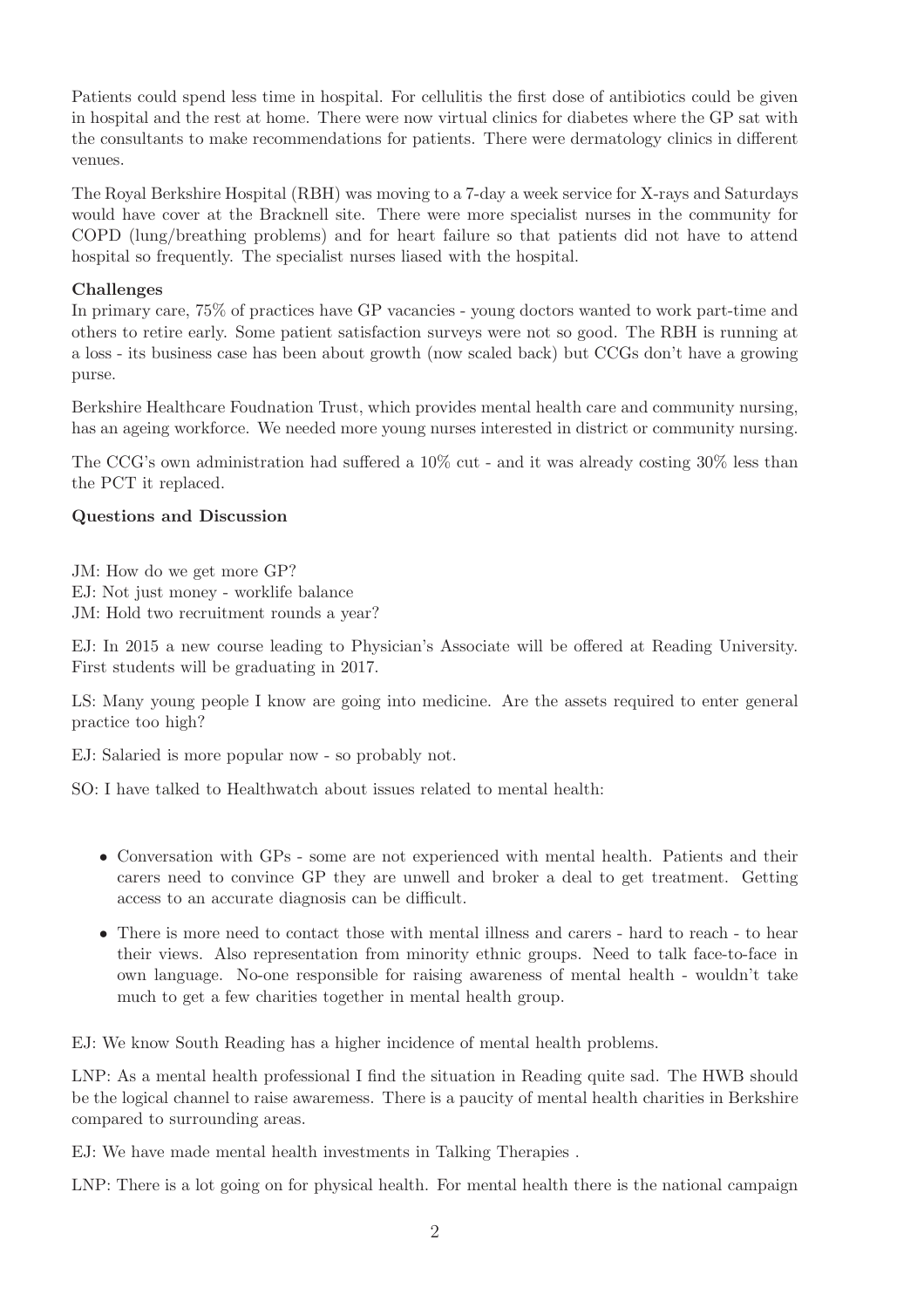Time to Change - but little representation in Berkshire.

Next event - what topics - survey on CCG web site 11th November.

LNP: Berkshire Healthcare FT had a stall in the Oracle for World Mental Health Day. At Newbury and Slough too, covering Talking Therapies etc. There is also a Mental health first aid course which is very good.

SK: I am trained to give a 3 hour course - but I think that is not enough.

SO: Edwin Youll and Nicky Moon recommended - in Rashmi Shankar - several languages.

CJBM: RBC is still proposing cuts in programmes that support mental healthcare.

EJ: We have not been involved but we need to keep an eye on this.

SO: Mental Health is the cinderella any way.

LNP: Southampton has asked its citizens about what cuts to make.

CJMB: 2 CCGs and RBC working closely together and RBC becoming an exemplar for the Better Care Fund.

SK: is the CCG taking best effort away from direct patient care into

management?

EJ: Some younger GPs are coming through - so asking them to get involved on the clinical side and CCG will offer management training. Take back something to the practices.

SO: Could there be CCG Funding for patient groups? Commnunity champion? For Patients groups?

EJ: We are judged on patient engagement. It could benefit the CCGs so there could be a reason to fund some training.

LNP: Tooth bus was a good initiative under the former PCT.

EJ: What will I take away from the experience? I hadn't realised that the culture has been not to be transparent to patients and even clinicians. Having a voice and supporting the clinicians is important. With that important localism. Keep going!

EJ was presented with a retirement card signed by those present.

#### 3. Minutes of Previous Meeting (30th July)

Add apologies from Libby Stroud.

#### 4. Change of Venue

SK explained that some people found the Cemetery Junction area hard to reach. King's Road is often very congested and the one-way systems are bizarre. SRPV could move to the Reading Community Learning Centre at Eaton Place. A 6.15pm start is indicated as street parking is available at least by 6.30pm and is often full then. There is also some car parking in Russell Street nearby.

The change was agreed for the next meeting.

#### 5. CCG Roadshow in Broad Street Mall

The CCGs would be showing "winter" messages on the big screen and handing out leaflets and asking for priorities.